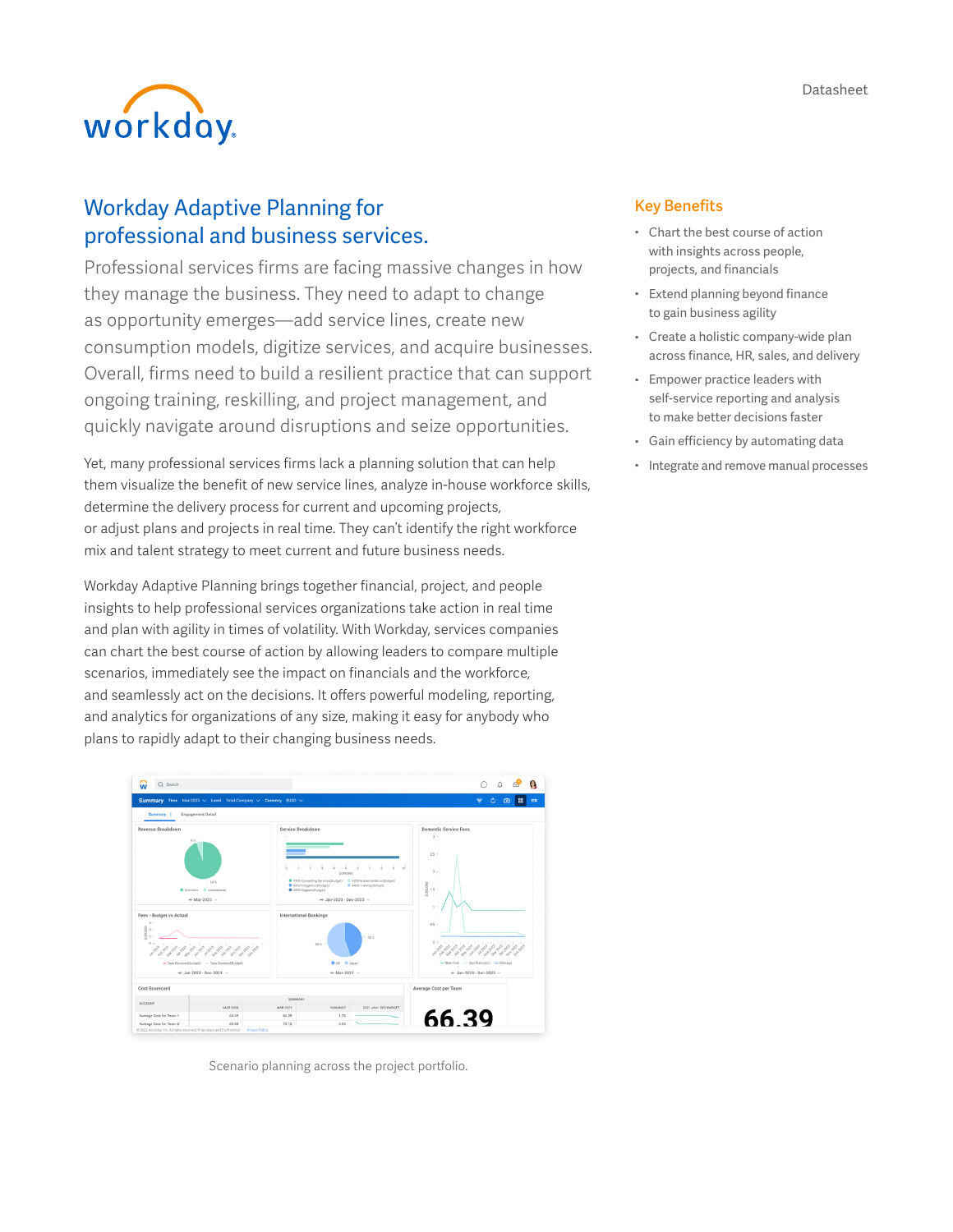# Compare scenarios across your projects with multiple variables and dimensions.

Model your business across finance and operations with "what-if" scenarios, and change the models as your business evolves to react quickly to market changes and increase project profitability. With Workday Adaptive Planning, you have the freedom to analyze the way you manage your business with unlimited dimensions; for example, you can model your business by customer, project, region, department, employee type, and more for full visibility into profitability, expenses, and margins. You can also run multiple scenarios based on expected project or hiring delays, consultant rate changes, utilization rate, and quote to cash. Model integrated P&L, balance sheet, and cash flow statements, including effects of sales on accounts receivable, deferred revenue, and cash. You can then compare all your options to make the best timely decisions.

#### Beyond headcount planning to workforce planning.

With Workday Adaptive Planning, services organizations can quickly adjust hiring plans in response to economic growth or downturn and improve the use of their billable resources. They can quickly see the fully loaded cost of each employee and easily allocate their workforce across multiple projects, departments, or service offerings. Assign calculations to groups of people or to specific individuals and tie headcount to both costs and revenue, and easily perform utilization and gap analyses. Analyze key metrics, such as employee utilization and service line profitability, and use this information to carefully plan headcount. What's more, with Workday Adaptive Planning, professional services organizations achieve strategic workforce planning. Collaborate with key stakeholders to create effective talent plans and to identify skills gaps and how best to close them. Perform what-if analysis to compare various hiring scenarios and their impact to projects and to the bottom line. And the ability to quickly adjust plans to reskill, hire, or contract gives you insight into the best way to plan for the future.

#### Align revenue forecasts and sales plans with corporate objectives.

Revenue planning for services organizations is often complex, involving drivers such as bill codes and bill rates, and key comparisons such as paid hours versus billable hours. For longer-term projects, organizations also have to consider complex revenue recognition scenarios for various revenue streams. With Workday Adaptive Planning, professional services organizations can forecast revenue faster and more reliably. Create driver-based revenue and sales forecasts for all business units in collaboration with finance, sales, and service teams, then continuously monitor actual performance against objectives and the resulting impact on cash flow and balance sheets. Quickly and frequently reforecast, and make adjustments based on different revenue assumptions as market conditions change.